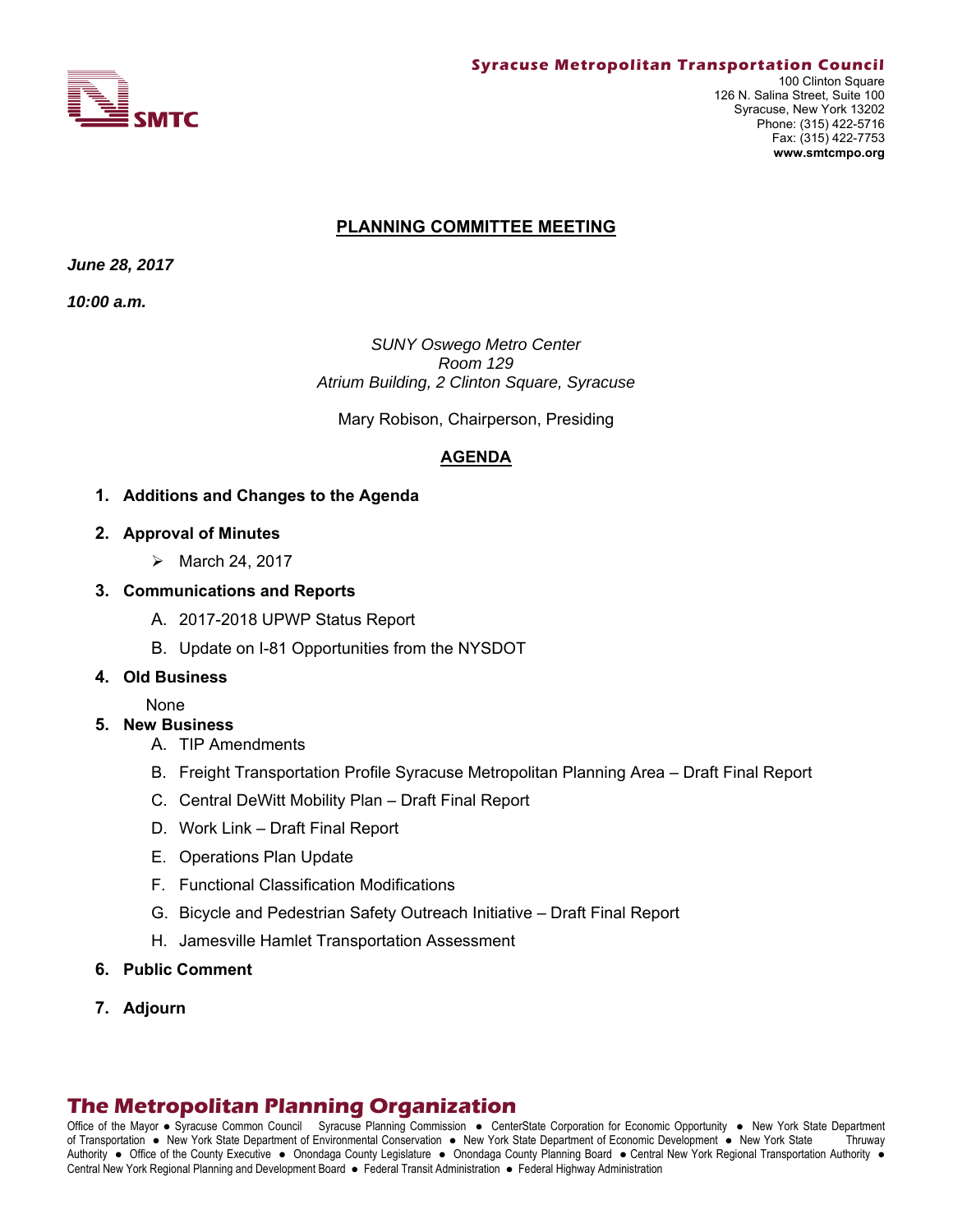# **SYRACUSE METROPOLITAN TRANSPORTATION COUNCIL**

## **MINUTES of the JUNE 28, 2017 PLANNING COMMITTEE MEETING**

#### **Voting Members Construction Construction Construction Construction Construction Construction Construction Construction Construction Construction Construction Construction Construction Construction Construction Constructio**

Mary Robison, Chair City of Syracuse

David Bottar CNY Regional Planning and Development Board Timothy Coley Onondaga County Department of Transportation Megan Costa **Syracuse-Onondaga County Planning Agency** James Fayle **Empire State Development** Mark Frechette **NYS Department of Transportation** Owen Kerney **City of Syracuse, Division of Planning** Rick Lee **CNY Regional Transportation Authority** Kerry McElroy **NYS Department of Environmental Conservation** Nick Paro **Nick Paro County Legislature** Onondaga County Legislature

### **Also Attending**

Kathleen O'Leary, NYSDOT

### **SMTC Staff**

James D'Agostino, Mike Alexander, Kevan Busa, Mario Colone, Jason Deshaies, Andrew Frasier, Elizabeth Hassett, Kevin Kosakowski, Aaron McKeon, Jacob Scott, Mary Storholm, Ben Suriani, Meghan Vitale, and Patricia Wortley

### **BUSINESS MEETING**

## **1. CALL TO ORDER**

Chairperson Robison called the meeting to order at 10:02 a.m. in Room 129 of SUNY Oswego Metro Center, Syracuse, NY.

### **2. APPROVAL OF MINUTES**

The Chairperson inquired if there were any changes to the March 24, 2017 minutes. Hearing none, the Chairperson called for a motion.

Mr. Frechette moved and Mr. Kerney seconded approval of the minutes. Motion carried.

#### **3. COMMUNICATIONS AND REPORTS A. UPWP STATUS REPORT**

Mr. D'Agostino highlighted the following items: The SMTC hosted the NYSAMPO Conference at the Marriott Syracuse Downtown, June 19-21. Relative to Data Collection, we have summer staff and they are riding buses each and every day conducting Centro Surveys. Regarding GIS, we have revised our Functional Classification System based on comments from Main Office DOT and that will be addressed later on today's agenda. Staff is assisting the CNY RPDB with their stormwater efforts. That is going well. Our Bike/Ped staff arranged for Alta Planning to speak on the Erie Canal Trail at the NYSAMPO conference. Under Bike/Pedestrian Safety Outreach we developed a series of PSAs that ran in May on Spectrum Cable. They will be presented on agenda later today. Our Bridge and Pavement field work is underway on Federal Aid Eligible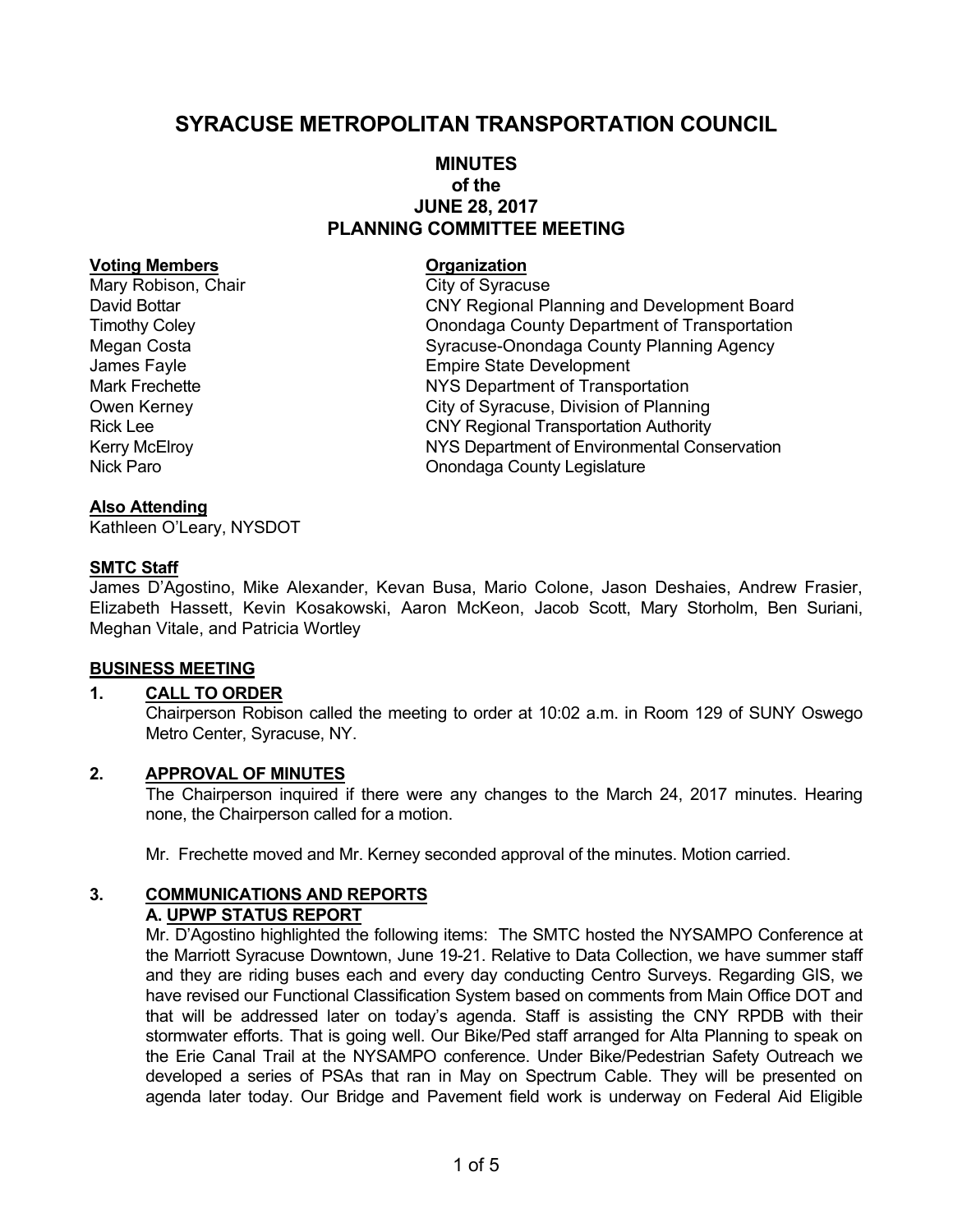roads for county and city. We might have difficulty with bridge ratings this year due to changes. Staff needs to meet with the NYSDOT about how to handle that, with the possibility that the bridge element may be omitted from the report for a few years. A SMART 1 SAC meeting was held June 27. The final public meeting will be held this fall. The Freight Profile is completed. The Work Link project is completed as well. We have three Centro Surveys on the books at this time. We have surpassed the number of rider surveys so far this summer. Additionally, over 1,000 responses were received for the non-rider survey. The employer survey was not successful. We received 23 responses out of over 6,000. The DeWitt Bike Ped Mobility Plan is on the agenda today. The Camillus project is moving along. The Jamesville comprehensive plan study is done. Our Route 57 efforts will be finalized this summer. The Skaneateles study is progressing. The TIP is being maintained. We created a new database that will be shared with other MPOs if requested.

## **B. UPDATE ON I-81 OPPORTUNITES FROM THE NYSDOT**

Mr. D'Agostino stated that at every meeting we have the NYSDOT provide an update on their I-81 efforts. Mr. Frechette stated he has no new information related to the independent study. He reviewed what that study involved. The consultant is drafting what they have put together. He expects he will be able to share information at the next Planning meeting.

They have continued their meetings with groups such as the Syracuse Housing Authority, hospitals, and emergency service providers. They will continue these meetings as they help the project. They developed a Northside Committee and they continue to meet. They have looked at the elimination of the missing links on 690 and 81. They are taking a look at what it means to not build the missing links. The Northside Committee has helped the Department with the realignment of Butternut Street. Aesthetics is an important piece. They are flushing out ideas. They are thinking about holding a stakeholder meeting at the end of summer to reveal information.

They are working on freight movement as well. There is public concern over truck diversions. They are doing quite a bit of traffic modeling. Two contractors just started doing subsurface utility work on the corridor. They will be performing the work during off-peak hours. This will identify where all the utilities are within the corridor. He noted that this is critical information for the engineering part.

## **4. OLD BUSINESS**

None.

## **5. NEW BUSINESS**

## **A. TIP AMENDMENTS**

Mr. D'Agostino stated that following amendments are needed to the 2017-2021 TIP and Statewide TIP:

### Addition of projects

PIN 305626 (Ramp Re-Alignment Project, I-481 @ Kirkville Rd Interchange, Onondaga Co) Total cost \$700,000. Sponsor New York State Department of Transportation (NYSDOT). Project will address safety issues such as rear end crash patterns at the I-481 NB and SB offramps to Kirkville Rd.

As part of the 2016 Statewide Transportation Alternatives Program and Congestion Mitigation/Air Quality (CMAQ) solicitation, the following projects are being added to the 2017- 2021 TIP: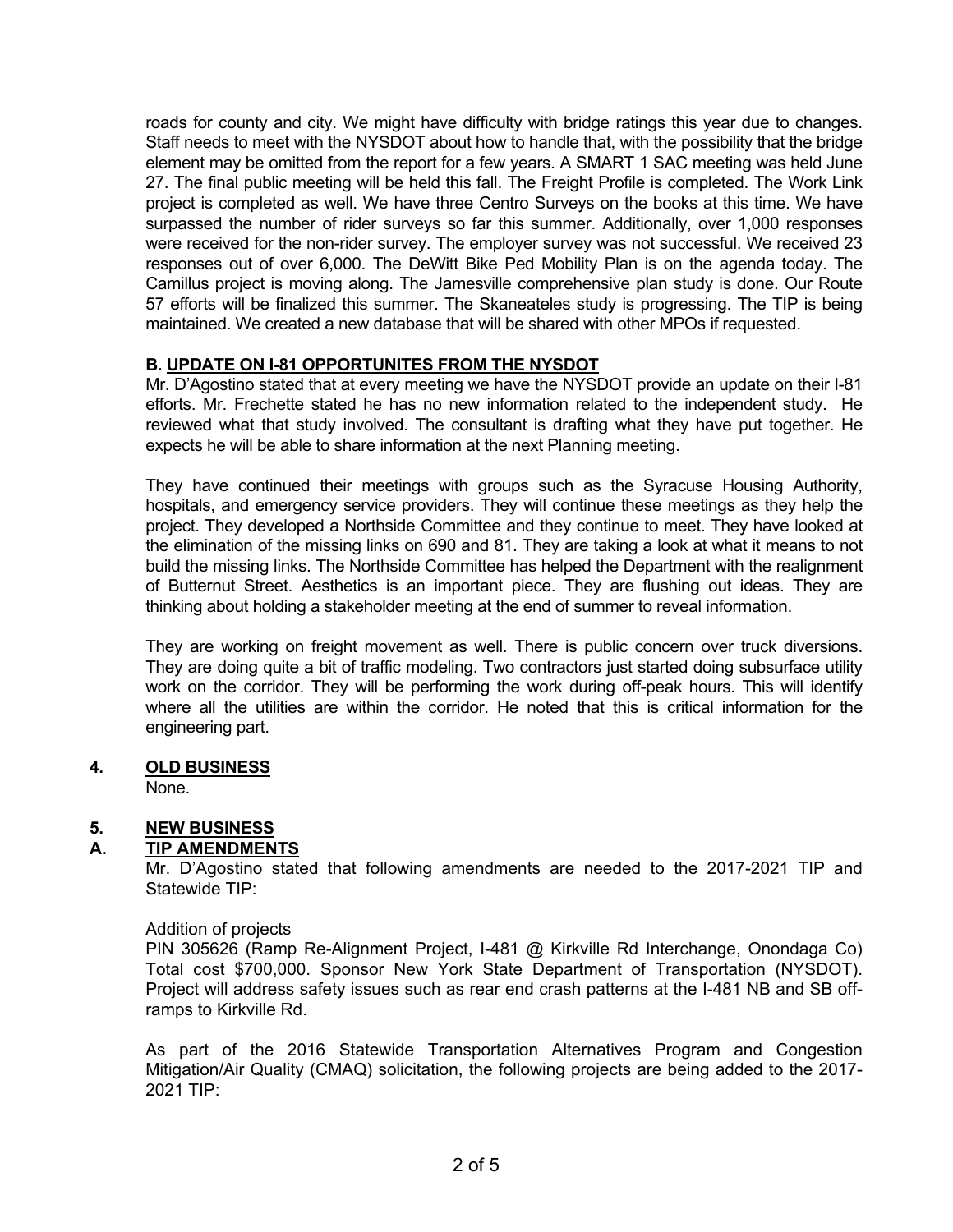PIN 395060 (Region 3 Highway Emergency Local Patrol (HELP) Program) Total cost \$1,500,000. Sponsor NYSDOT. Two HELP trucks with operators will patrol high-volume, limited access highways in Onondaga County during peak volume hours and special events looking for non-recurring events or incidents such as disabled vehicles and accidents.

Mr. D'Agostino stated this program has been in operation in the Albany area and it has been highly successful. Mr. Fayle inquired if there was research out of Albany that local operators (i.e. AAA) have been impacted. Mr. D'Agostino stated not really because the program is getting incidents cleaned up as fast as they can.

PIN 395061 (North Syracuse Complete Streets Corridor Project) Chestnut St, Centerville Pl & Church St) Total cost \$1,253,273. Sponsor North Syracuse. Project includes the physical alteration of Chestnut St, Centerville Pl & Church St to construct a "complete streets" corridor in order to accommodate pedestrians, bicyclists, and vehicles.

PIN 395064 (Baldwinsville Village Sidewalk Extension Project) Total cost \$1,320,402. Sponsor Baldwinsville. Project will install sidewalks along state roadways within the Village of Baldwinsville to improve pedestrian travel.

PIN 395065 (Fayetteville Sidewalk Project, Rt 257) Total cost \$775,541. Sponsor Fayetteville. Construction of new and, reconstruction of existing sidewalks along Rt 257 and Salt Springs Rd to improve transportation options in proximity of Wellwood Middle School, Fayetteville Elementary School, and Immaculate Conception School.

Mr. Frechette moved and Mr. Coley seconded a motion that the Policy Committee approve the TIP Amendments at their July meeting. Motion carried.

## **B. FREIGHT TRANSPORTATION PROFILE SYRACUSE METROPOLITAN PLANNING AREA – DRAFT FINAL REPORT**

Mr. D'Agostino stated that this is a new report based on increased interest in freight movement at both the state and federal level in recent years. Mr. Colone gave an overview of the report.

Mr. Bottar stated that the Port of Oswego is not in the County, but asked if an acknowledgement that the Port of Oswego really ties into the freight profile could be added to the report. Mr. Colone stated we could add that. Mr. Frechette thanked the SMTC for completing the report. He stated that State is working on a report also. He stated that he was surprised by the low numbers coming in from Canada. Mr. Colone stated the data includes where it is originating and where it is ending up. Mr. Colone believes it could be an issue with the Transearch Database.

Mr. Lee moved and Ms. Costa seconded a motion that the Policy Committee acknowledge the completion of the report. Motion carried.

## **C. CENTRAL DEWITT MOBILITY PLAN – DRAFT FINAL REPORT**

Mr. D'Agostino stated that this report was undertaken at the request of the Town of DeWitt. Mr. Alexander gave an overview of the project.

Mr. Kerney moved and Ms. Costa seconded a motion that the Policy Committee acknowledge the completion of the report. Motion carried.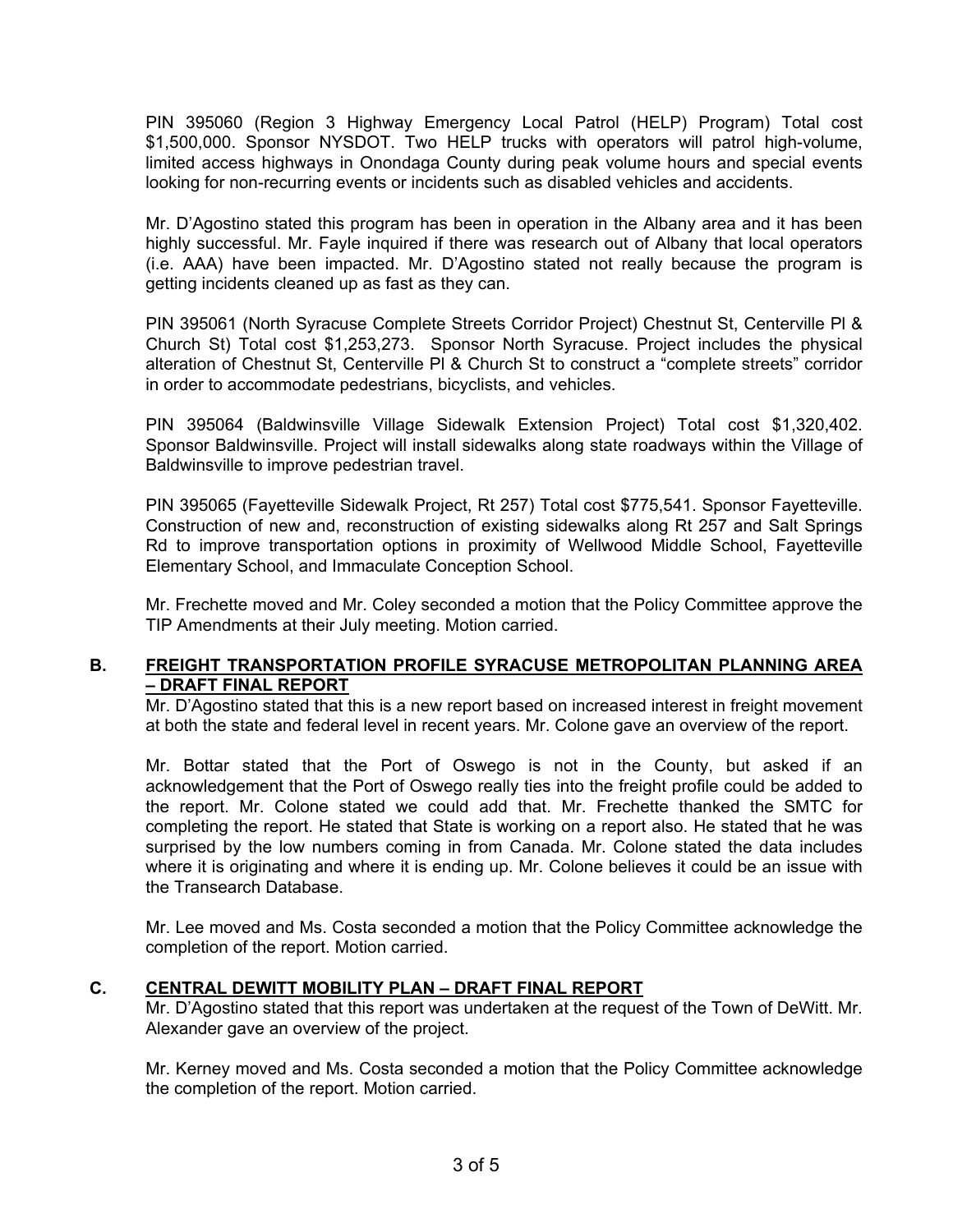## **D. WORK LINK – DRAFT FINAL REPORT**

Mr. D'Agostino stated this is also a new type of study for the SMTC looking at gaps in the transit system for those seeking employment and how to address those gaps. This project was at the request of SOCPA and the City of Syracuse. Mr. McKeon gave an overview of the study.

Mr. Fayle thanked Mr. McKeon for going to the Regional Council. He inquired if Providence has seen this and have they reacted to it. Mr. McKeon stated that Ms. Hundley has seen the report, but there is no commitment at this time. Ms. Costa stated that they worked with Ms. Hundley to bring this project to the SMTC. Mr. Fayle inquired about the subsidizing of Lyft and Uber. Mr. McKeon reviewed what happened in Summit, NJ. They subsidized Uber rides for city residents to free up parking in their garages. He reviewed the aspects of the program. Mr. Fayle stated that the Alliance for Economic Commission met for the first time yesterday and he thought that group would be interested in this presentation. Ms. Costa inquired if the private sector gets super involved in the Uber/Lyft proposition. Mr. McKeon stated that they have not examined that.

Ms. Costa moved and Mr. Fayle seconded a motion that the Policy Committee acknowledge the completion of the report. Motion carried.

## **E. OPERATIONS PLAN UPDATE**

Mr. D'Agostino stated that a few modifications needed to be made to the existing Operations Plan. The major issue to update is SOCPA becoming a voting member of the Executive Committee. Mr. D'Agostino stated that several years ago the Regional Planning Board asked to be added as a voting member and SOCPA requested the same consideration. It will not change the quorum definition. Additionally, the Plan has been updated relative to our Public Participation Plan, the FAST Act legislation, change in a City of Syracuse department title, and the inclusion of Sr. Transportation Analyst to the Central Staff graphic.

Mr. Fayle moved and Mr. Lee seconded a motion that the Policy Committee adopt the updated Operations Plan at their July meeting. Motion carried.

### **F. FUNCTIONAL CLASSIFICATION MODIFICATIONS**

Mr. D'Agostino stated that modifications to our Functional Classification System were needed after the NYSDOT Main Office reviewed the changes approved by the Policy Committee in February and December 2016. We are seeking approval of the whole thing again. Mr. Deshaies gave an overview of the process.

Discussion occurred over the last time we had real functional classification changes. It was in 2004. Mr. Coley inquired as to when we are expecting FHWA approval. Mr. Frechette stated that they are hopeful this will all be in place by the time of the next TIP. Further discussion was had over official maps. Maps are not the official documentation, the database is.

Mr. Frechette moved and Mr. Coley seconded a motion that the Policy Committee adopt the Functional Classification revisions. Motion carried.